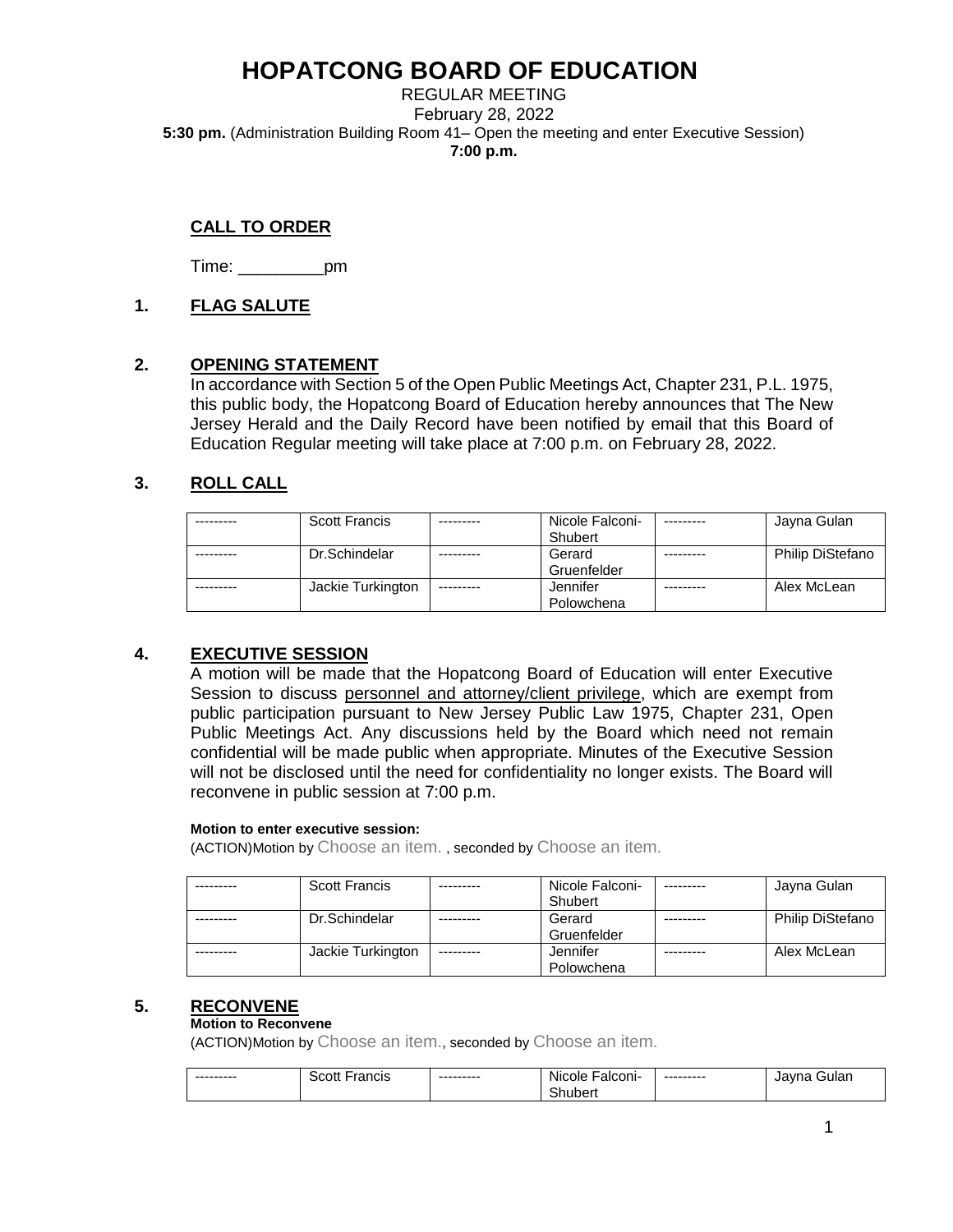REGULAR MEETING February 28, 2022 **5:30 pm.** (Administration Building Room 41– Open the meeting and enter Executive Session) **7:00 p.m.**

| --------- | Dr.Schindelar     | ---------  | Gerard<br>Gruenfelder  | --------- | <b>Philip DiStefano</b> |
|-----------|-------------------|------------|------------------------|-----------|-------------------------|
| --------- | Jackie Turkington | ---------- | Jennifer<br>Polowchena | --------- | Alex McLean             |

## **6. APPROVAL OF MINUTES**

Approval of the minutes of the following meetings, as reported by the Board Secretary reviewed by the Board President and members of the Board:

a. January 31, 2022 – Regular Meeting

### **Motion to approve 6a:**

(ACTION)Motion by Choose an item., seconded by Choose an item.

| <b>Scott Francis</b> |            | Nicole Falconi-<br>Shubert |          | Jayna Gulan             |
|----------------------|------------|----------------------------|----------|-------------------------|
| Dr.Schindelar        |            | Gerard<br>Gruenfelder      |          | <b>Philip DiStefano</b> |
| Jackie Turkington    | ---------- | Jennifer<br>Polowchena     | -------- | Alex McLean             |

# **7. SUPERINTENDENT'S REPORT AND HIB REPORT**

- a. Superintendent's Report **Joseph S. Piccirillo, Superintendent of Schools**
	- 1. PreK Update
	- 2. COVID Update
	- 3. Orchestra Club
	- 4. Ski Club
	- 5. Half Days for Students March 14, 15 & 16 District Wide
	- 6. HS Graduation Thursday, June 9
	- 7. Contract Review
	- 8. Budget Process Update
- b. A second reading and approval of the Superintendent's HIB Report for January 2022 as presented to the Board at the January meeting on January 31, 2022. Approval of the Superintendent's HIB report for February 2022 for first reading and review as presented to the Board at the February meeting on February 28, 2022.

#### **Motion to approve 7a – 7b:**

| <b>Scott Francis</b> | Nicole Falconi- | Jayna Gulan             |
|----------------------|-----------------|-------------------------|
|                      | Shubert         |                         |
| Dr.Schindelar        | Gerard          | <b>Philip DiStefano</b> |
|                      | Gruenfelder     |                         |
| Jackie Turkington    | Jennifer        | Alex McLean             |
|                      | Polowchena      |                         |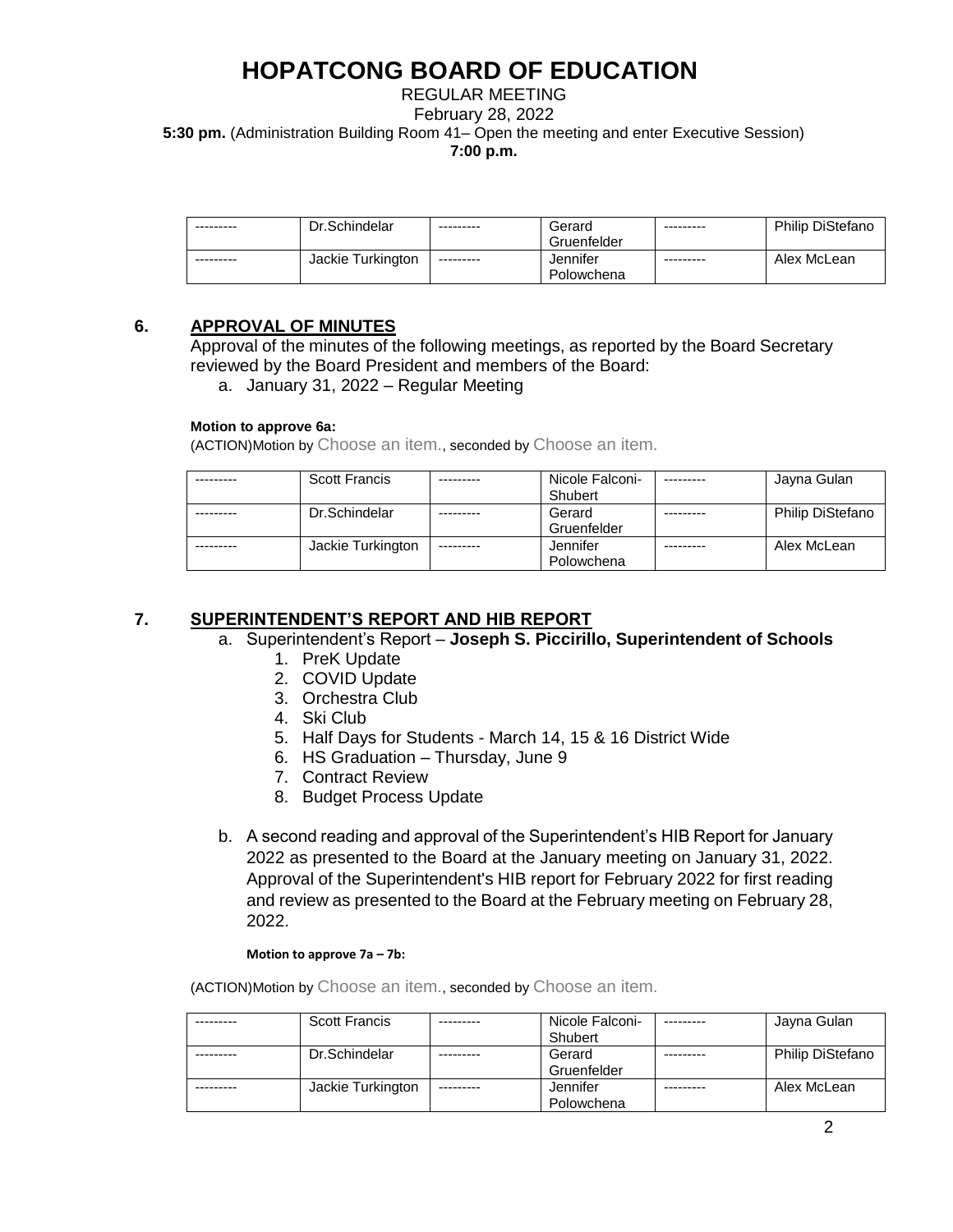REGULAR MEETING February 28, 2022 **5:30 pm.** (Administration Building Room 41– Open the meeting and enter Executive Session) **7:00 p.m.**

## **8. ACKNOWLEDGEMENTS/CORRESPONDENCE**

- a. Congratulations to **Michael Mastroeni** on Young Man of the Year award.
- b. Congratulations to **Christy Brennan** on breaking Hopatcong's Basketball points record.
- c. Congratulations to followings students for passing the Seal of Biliteracy.

**Andrea Londono Julio Marroquin Juarroz Thomas O'Brien Claudia Leon Keileen Trochez Tome David Garcia Danna Contreras Ordenana**

- d. Congratulations to High School Hockey Team 2<sup>nd</sup> Place Haas Cup.
- e. Congratulations to **Competition Cheerleading** 2<sup>nd</sup> Place Maryland Nationals.
- f. The following students were chosen as **Hopatcong High School's Students of the Month** for their outstanding performance in January 2022:

Grade 8 – **Mason LaTorre** Grade 10 – **Gregory Smith** Grade 11 – **Tatiana Sinegra** Grade 12 – **Emilyanne Eckardt** Honorable Mention: **Patrick Terebecke** and **Leilani Vasco**

g. The following students were chosen as **Hopatcong High School Scholar Athlete of the Month** for their outstanding performance in January 2022:

Bowling **– Travis Beeh,** Senior Ice Hockey **– Ethan Tillery,** Junior

- h. Congratulations to Hopatcong High Schools High Honor and Honor Roll for Marking Period 2.
- i. Congratulations to Hopatcong Middle Schools High Honor and Honor Roll for Marking Period 2.

#### **Motion to approve 8a – 8i:**

| <b>Scott Francis</b> |            | Nicole Falconi- | Jayna Gulan             |
|----------------------|------------|-----------------|-------------------------|
|                      |            | Shubert         |                         |
| Dr.Schindelar        |            | Gerard          | <b>Philip DiStefano</b> |
|                      |            | Gruenfelder     |                         |
| Jackie Turkington    | ---------- | Jennifer        | Alex McLean             |
|                      |            | Polowchena      |                         |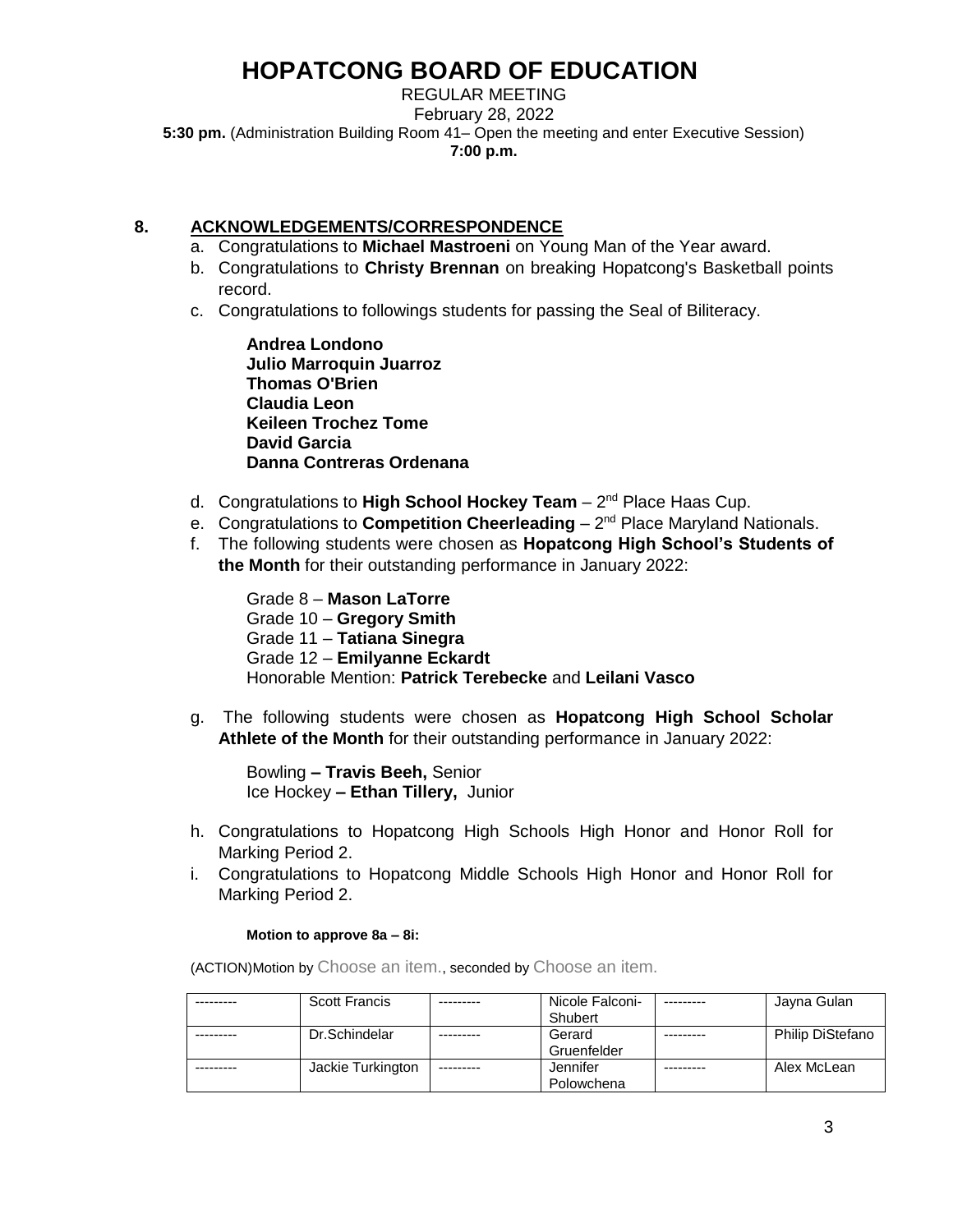REGULAR MEETING February 28, 2022 **5:30 pm.** (Administration Building Room 41– Open the meeting and enter Executive Session) **7:00 p.m.**

## **9. PARENT/TEACHER**

a. Parent/Teacher Organization Representatives.

#### **Motion to approve 9a:**

(ACTION)Motion by Choose an item., seconded by Choose an item.

| <b>Scott Francis</b> |            | Nicole Falconi- | Jayna Gulan             |
|----------------------|------------|-----------------|-------------------------|
|                      |            | Shubert         |                         |
| Dr.Schindelar        |            | Gerard          | <b>Philip DiStefano</b> |
|                      |            | Gruenfelder     |                         |
| Jackie Turkington    | ---------- | Jennifer        | Alex McLean             |
|                      |            | Polowchena      |                         |

## **10. PUBLIC COMMENT – GENERAL DISCUSSION**

## **11. FINANCE**

Approval of the following Finance items, 11a. – 11g, as recommended by the Superintendent of Schools and the Operations Committee of the Board:

- a. It is recommended by the Superintendent that bills for the General Fund and Special Revenues (Grants) account, January 31, 2022 through, February 28, 2022 be approved in the following amounts: General Fund and Special Revenue (Grants) account - \$1,409,857.56 Cafeteria account Cafeteria account
- b. It is recommended by the Superintendent that the board approve the Board Secretary's Report for November 2021 and December 2021.
- c. It is recommended by the Superintendent that the board approve the Transfer Reports for November 2021 and December 2021.
- d. It is recommended by the Superintendent that the board approve the Treasurer's Report for November 2021 and December 2021.
- e. It is recommended by the Superintendent that the board approve writing-off Check# 1005, for \$500.00 dated June 10, 2020 for the Richard Hodson Scholarship Account as the check has never been cashed.
- f. It is recommended by the Superintendent that Jeff Hallenbeck, Business Administrator/Board Secretary be designated as the Public Agency Compliance Officer (P.A.C.O.)
- g. It is recommended by the Superintendent that the board approve the acceptance of a donation to the Coach Rick Fincken Memorial Scholarship.

| <b>MONEY ORDER#</b> | <b>AMOUNT</b> | <b>DONOR</b>       |
|---------------------|---------------|--------------------|
| 27401586546         | \$50.00       | Ms. Amanda McBrvar |

### **Motion to approve 11a – 11g:**

| --------- | <b>Scott Francis</b> | --------- | Nicole Falconi- | --------- | Javna Gulan             |
|-----------|----------------------|-----------|-----------------|-----------|-------------------------|
|           |                      |           | Shubert         |           |                         |
| --------- | Dr.Schindelar        | --------- | Gerard          | --------- | <b>Philip DiStefano</b> |
|           |                      |           | Gruenfelder     |           |                         |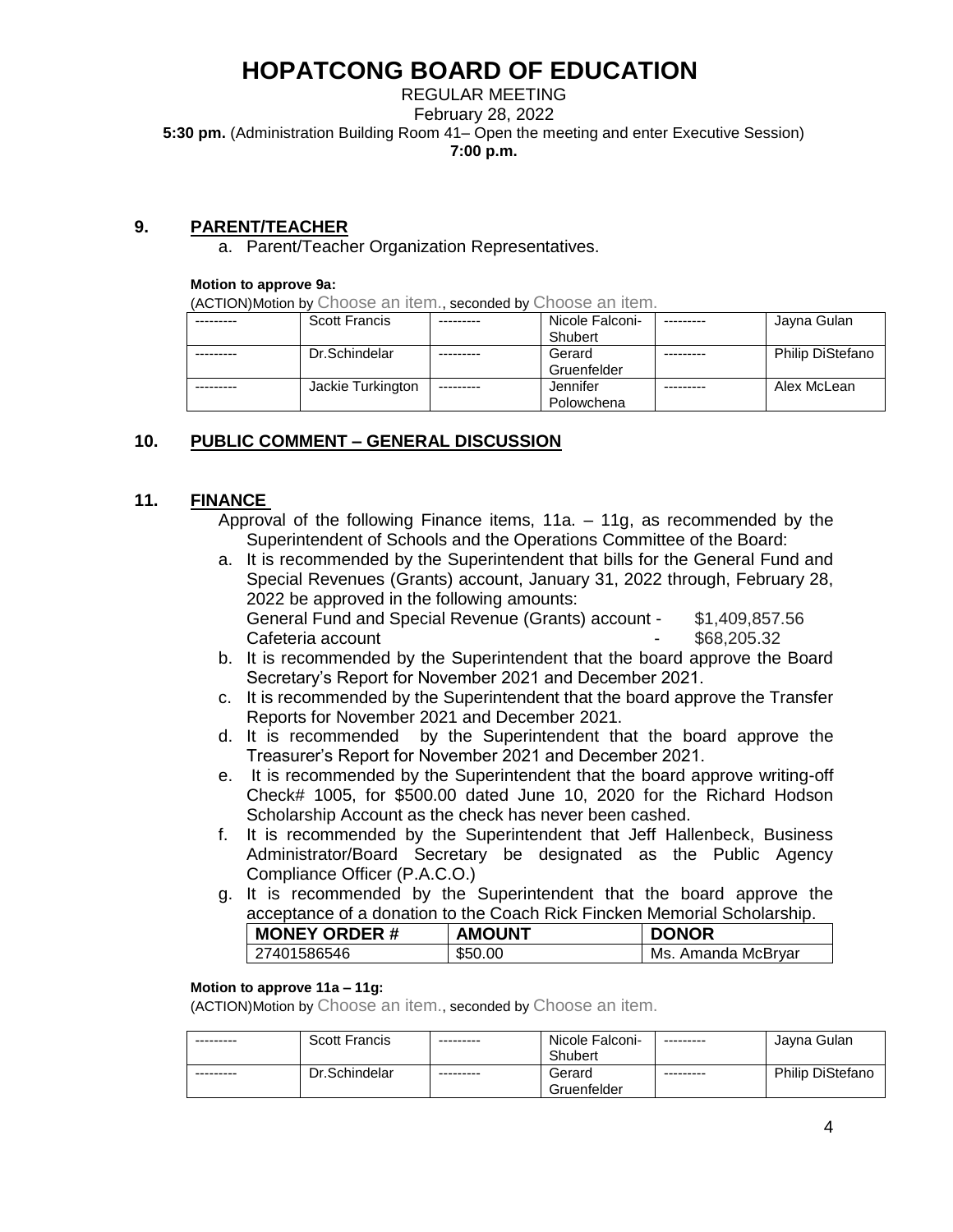REGULAR MEETING February 28, 2022 **5:30 pm.** (Administration Building Room 41– Open the meeting and enter Executive Session) **7:00 p.m.**

| --------- | Turkington<br>Jackie | --------- | Jennifei        | --------- | Ale⊼<br>∵McLean |
|-----------|----------------------|-----------|-----------------|-----------|-----------------|
|           |                      |           | owchena<br>. HO |           |                 |

# **12. PERSONNEL**

Approval of the following personnel items, **12a – 12n,** as recommended by the Superintendent of Schools and the Student Achievement Committee of the Board:

- a. Approval of employment of **Glaucielle Manco** as a Paraprofessional at the High School with an effective date of March 1, 2022 at a rate of \$14/hour. Should toileting be required there will be an additional \$1 added to the hourly rate.
- b. Approval of employment of **Amie Robertson** as a Paraprofessional at Durban Ave with an effective date of March 7, 2022 at a rate of \$14/hour plus \$1 differential for toileting.
- c. Approval to rescind the employment of **Anwar Yousef** as Part-Time Custodian, 5 hours a day/5 days a week at a prorated salary of \$27,053 which represents .625 of step 2 of the custodian guide per contract.
- d. Approval of employment of **Brandon Cooper** as Full-Time Custodian with a prorated salary of \$43,289 minus \$400 for not having a black seal, which represents step 2 of the custodian guide per contract with an effective date of Feburary 28, 2022.
- e. Approval of **Jeremy Autore** to work as the Temporary Assistance position for 4th Grade LLD Class, for the purpose of lesson planning and grading at a rate of \$35 per hour for 1-2 hours per week/per class period as needed.
- f. Approval to accept the resignation of **Daniel Grodsky** from his position as Multiple Disabilities Teacher at the Hopatcong High School effective March 27, 2022.
- g. Approval to accept the resignation of **Rossella Tripodi** from her position as High School Cosmetology Teacher effective April 29, 2022.
- h. Approval to accept the resignation, for the purpose of retirement of **Robert Duncan** from his position as a Custodian effective February 28, 2022. Robert has worked for the Hopatcong School District for the past 14 years.
- i. Approval to accept the resignation of **Carmela Harrison** from her position as Paraprofessional effective February 28, 2022.
- j. Approval to accept the resignation, for the purpose of retirement **of Laurie Solberg** from her position as Paraprofessional effective February 28, 2022. Laurie has worked for the Hopatcong School District for the past 14 years.
- k. Approval of **Pamela Brennan** as ELA Portfolio Teacher and **Karen Cubberly** as Math Portfolio Teacher at the High School at a rate of \$30.00 per hour, for 3 hours of instructional time and 5 hours of preparation time per week, for a total of 8 hours per week, effective February 22, 2022 to approximately May 6, 2022.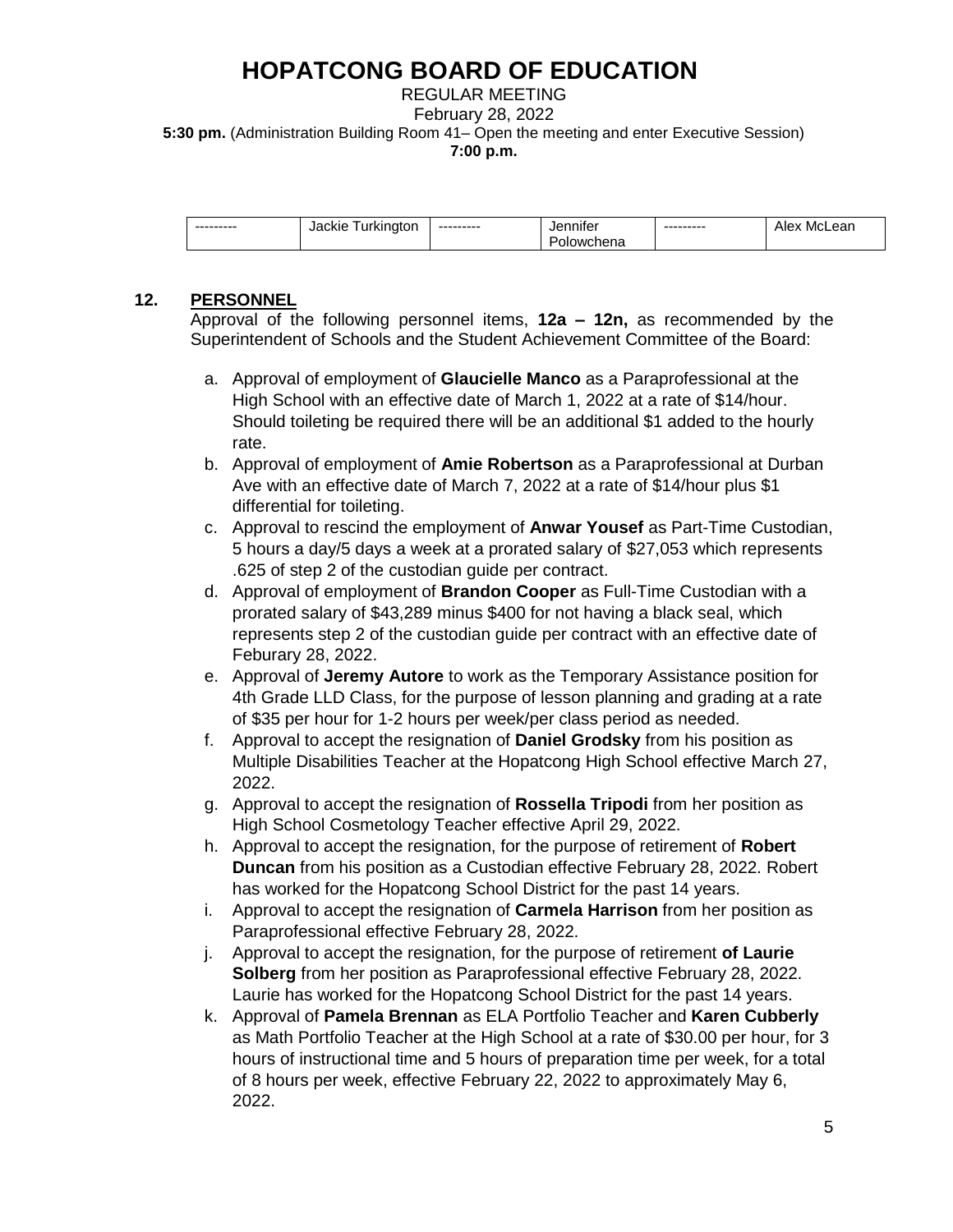### REGULAR MEETING February 28, 2022 **5:30 pm.** (Administration Building Room 41– Open the meeting and enter Executive Session) **7:00 p.m.**

- l. Approval of **Vincent Marinoni** to provide home instruction as needed.
- m. Approval of the following staff to take and receive tuition reimbursements\*, as per contract, upon successful completion of the course and submission of paperwork:

| <b>Name</b>                                  | <b>Course Title</b>                                      | <b>Course</b><br><b>Number</b>     | Credit(s) | Cost                     |  |  |  |  |
|----------------------------------------------|----------------------------------------------------------|------------------------------------|-----------|--------------------------|--|--|--|--|
| Michelle Minimi                              | School Law and Mental Health Code                        | CSP 6960                           | 3         | \$2378.92                |  |  |  |  |
| <b>Ashley Miller</b><br><b>Ashley Miller</b> | Brain Based Teaching and Learning<br>CTE CE EPP Stage II | <b>EDIN 542</b><br><b>EDIN 560</b> | 3<br>3    | \$1,170.96<br>\$1,170.96 |  |  |  |  |
| Carolyn Olsen                                | CTE CE EPP Stage II                                      | Stage II                           | 3         | \$685                    |  |  |  |  |

#### *Course Approval /Reimbursement Approval*

 *\*The maximum rate of reimbursement per credit is \$390.32 for the 21-22 school year.*

- n. Approval of substitutes, teachers and paraprofessionals.
	- a. Milagro Segura Paraprofessional
	- b. Nicole Zupp Substitute Teacher

#### **Motion to approve 12a – 12n:**

(ACTION)Motion by Choose an item., seconded by Choose an item.

| <b>Scott Francis</b> |            | Nicole Falconi- | Jayna Gulan             |
|----------------------|------------|-----------------|-------------------------|
|                      |            | Shubert         |                         |
| Dr.Schindelar        |            | Gerard          | <b>Philip DiStefano</b> |
|                      |            | Gruenfelder     |                         |
| Jackie Turkington    | ---------- | Jennifer        | Alex McLean             |
|                      |            | Polowchena      |                         |

## **13. TRAVEL AND PROFESSIONAL DEVELOPMENT**

Resolved, that the Hopatcong Board of Education approve travel costs as related in this resolution which are educationally necessary and fiscally prudent and are related to and within the scope of the employee's current responsibilities and promotes the delivery of instruction or furthers the efficient operation of the school district. The reimbursement listed in this resolution are in compliance with the state travel reimbursement guidelines as established by the Department of Treasury and Board of Education policy in accordance with N.J.A.C. 6A:23B-1.1. seq

## *Approval of the following staff to attend Professional Development/Conference\**

| <b>Name</b>            | Title                                            | Cost | Date   |
|------------------------|--------------------------------------------------|------|--------|
| <b>McKenzie Norris</b> | 2022 NJECC Annual New Jersey Educational   \$125 |      | 3/9/22 |
|                        | Technology Conference (Virtual)                  |      |        |
| Pamela Brennan         | 2022 NJECC Annual New Jersey Educational   \$125 |      | 3/9/22 |
|                        | Technology Conference (Virtual)                  |      |        |

*\*Cost will be reimbursed upon completion of attendance and all documentation has been provided.*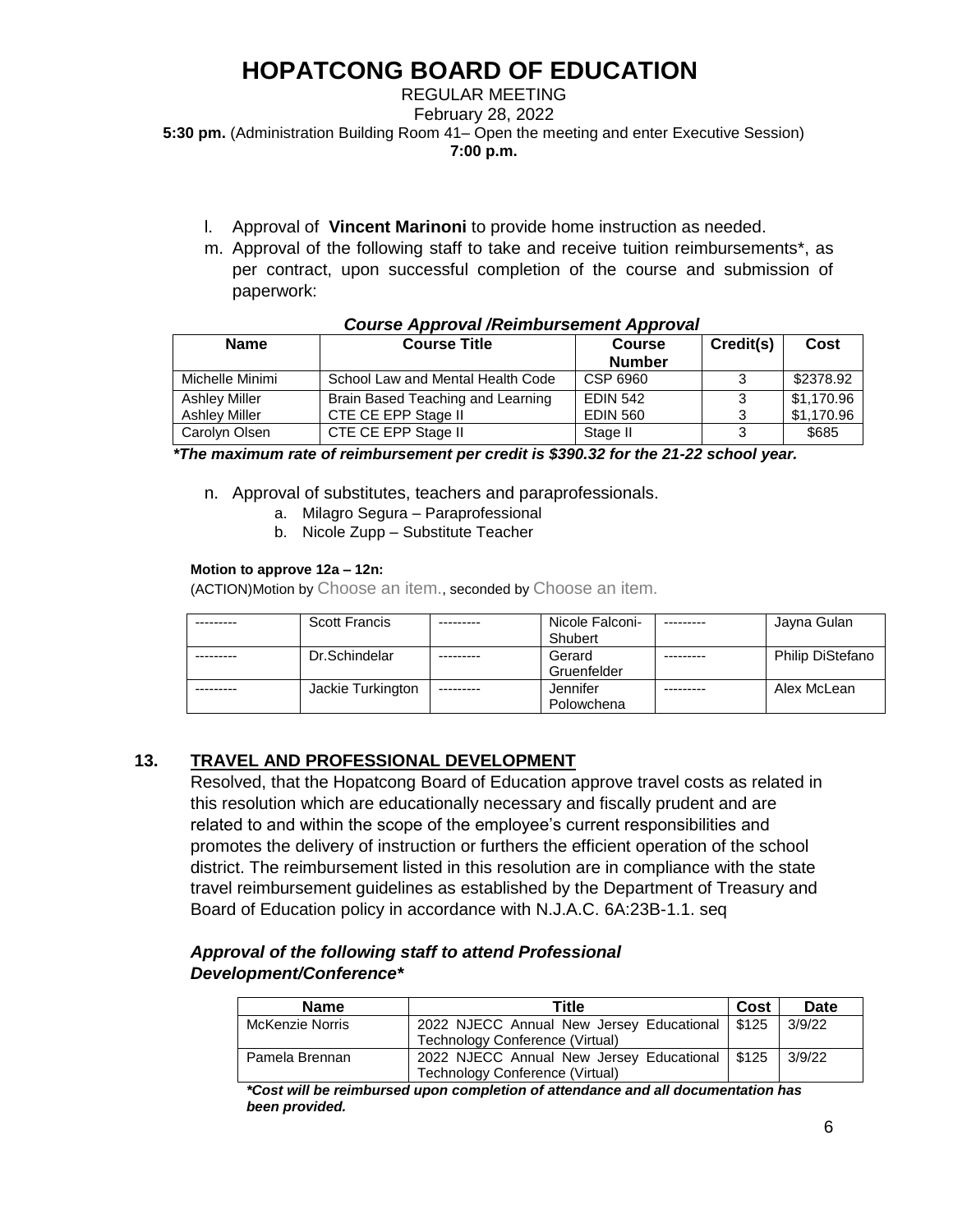REGULAR MEETING February 28, 2022 **5:30 pm.** (Administration Building Room 41– Open the meeting and enter Executive Session) **7:00 p.m.**

#### **Motion to approve Travel and Professional Development for February 2021:**

(ACTION)Motion by Choose an item., seconded by Choose an item.

| Scott Francis     |           | Nicole Falconi- | Jayna Gulan             |
|-------------------|-----------|-----------------|-------------------------|
|                   |           | Shubert         |                         |
| Dr.Schindelar     |           | Gerard          | <b>Philip DiStefano</b> |
|                   |           | Gruenfelder     |                         |
| Jackie Turkington | --------- | Jennifer        | Alex McLean             |
|                   |           | Polowchena      |                         |

# **14. POLICY & REGULATIONS**

Approval of item **14a**, as recommended by the Superintendent of Schools and the Student Achievement and Operations Committees of the Board:

a. Approval of modifications and additions to the policies and regulations of the Hopatcong Board of Education in accordance with statutory and regulatory changes for approval, as revised, for **FIRST READING**:

| POIICV/Requiation $\bm{\#}$                                    | пие                                                                                                                                                                                         |
|----------------------------------------------------------------|---------------------------------------------------------------------------------------------------------------------------------------------------------------------------------------------|
| P4160<br>P 5116<br>P 5320<br>P 5411<br>P&R 5200<br>P&R 5330.04 | PHYSICAL EXAMINATION (M)<br>EDUCATION OF HOMELESS CHILDREN<br><b>IMMUNIZATION</b><br><b>PROMOTION FROM EIGHTH GRADE (ABOLISH)</b><br>ATTENDANCE (M)<br>ADMINISTERING AN OPIOID ANTIDOTE (M) |
| P&R 5350                                                       | STUDENT SUICIDE PREVENTION (M)                                                                                                                                                              |
|                                                                |                                                                                                                                                                                             |

#### **Motion to approve 14a:**

(ACTION)Motion by Choose an item., seconded by Choose an item.

**Policy/Regulation # Title**

| <b>Scott Francis</b> |            | Nicole Falconi- | Jayna Gulan             |
|----------------------|------------|-----------------|-------------------------|
|                      |            | Shubert         |                         |
| Dr.Schindelar        |            | Gerard          | <b>Philip DiStefano</b> |
|                      |            | Gruenfelder     |                         |
| Jackie Turkington    | ---------- | Jennifer        | Alex McLean             |
|                      |            | Polowchena      |                         |

## **15. STUDENTS AND SERVICES**

Approval of the following items, 15a-15b as recommended by the Superintendent of Schools and Student Achievement Committee of the Board: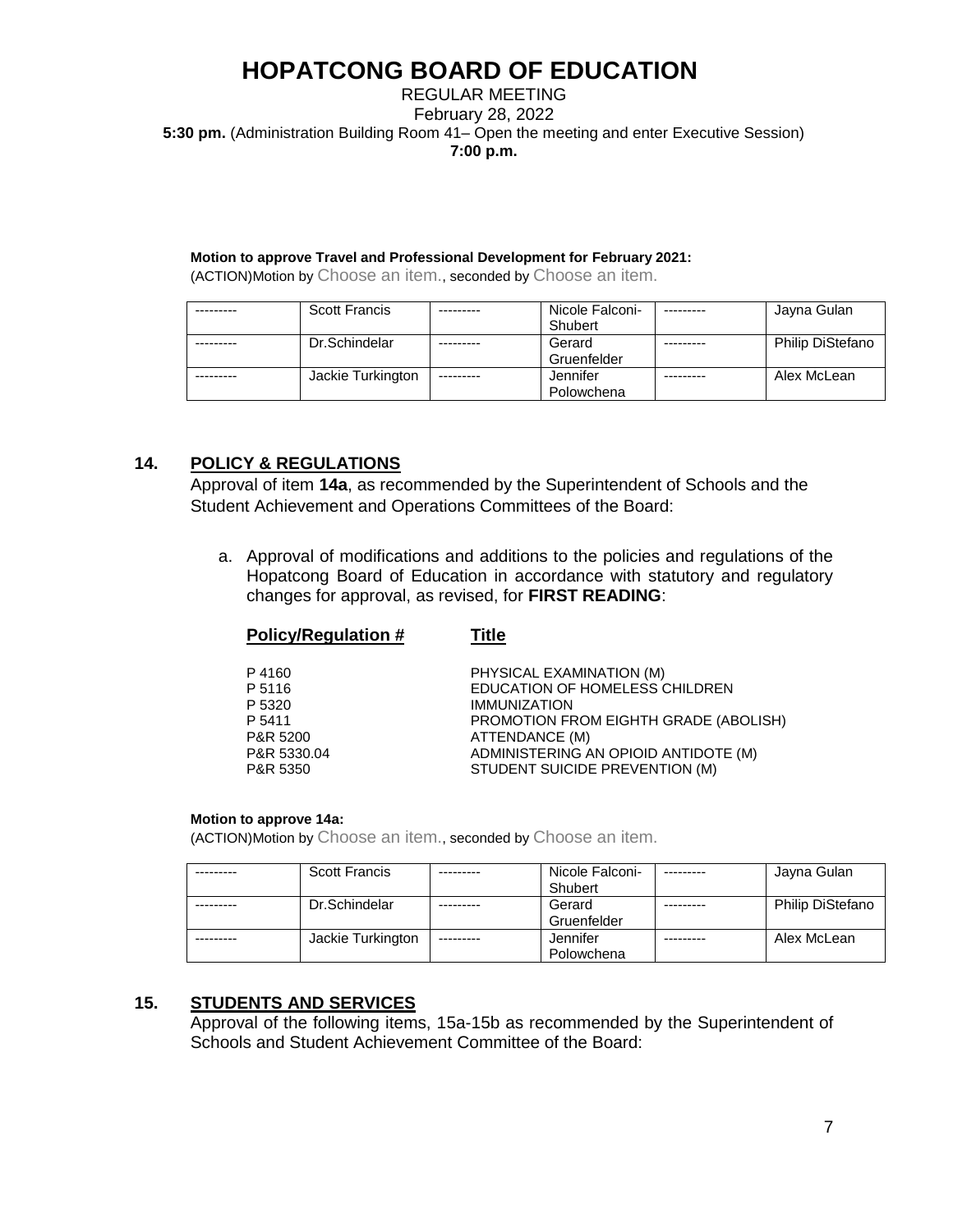REGULAR MEETING February 28, 2022 **5:30 pm.** (Administration Building Room 41– Open the meeting and enter Executive Session) **7:00 p.m.**

- a. Approval for continued home instruction services for student no. 14471 for 5 hours per week. Instruction will be provided by Hopatcong certificated staff at the rate of \$35.00 per hour until approximately 3/1/22.
- b. Approval for 10 hours of home instruction services per week for student no. 14466. Instruction will be provided by Hopatcong certificated staff at the rate of \$35.00 per hour from February 10, 2022 until approximately April 1, 2022.

### **Motion to approve 15a-15b:**

(ACTION)Motion by Choose an item., seconded by Choose an item.

| <b>Scott Francis</b> |            | Nicole Falconi- | Jayna Gulan             |
|----------------------|------------|-----------------|-------------------------|
|                      |            | Shubert         |                         |
| Dr.Schindelar        |            | Gerard          | <b>Philip DiStefano</b> |
|                      |            | Gruenfelder     |                         |
| Jackie Turkington    | ---------- | Jennifer        | Alex McLean             |
|                      |            | Polowchena      |                         |

# **16. RESOLUTIONS**

- a. It is recommended by the Superintendent that the Board of Education approve the submission of the 2020-2021 HIB Grade Self Assessment to the New Jersey Department of Education.
- b. It is recommended by the Superintendent that the Board of Education approve the HOPA side bar.

#### **Motion to approve 16a-16b:**

(ACTION)Motion by Choose an item., seconded by Choose an item.

| <b>Scott Francis</b> |            | Nicole Falconi- | Jayna Gulan             |
|----------------------|------------|-----------------|-------------------------|
|                      |            | Shubert         |                         |
| Dr.Schindelar        |            | Gerard          | <b>Philip DiStefano</b> |
|                      |            | Gruenfelder     |                         |
| Jackie Turkington    | ---------- | Jennifer        | Alex McLean             |
|                      |            | Polowchena      |                         |

# **17. SUSSEX COUNTY REGIONAL COOPERATIVE**

- a. The Superintendent and the Director of Transportation recommend the *approval of bills* for the Sussex County Regional Cooperative Operating account for February 1, 2022 through February 28, 2022 in the amount of \$10,552.97 for Regular bills and \$4,679,147.60 for Contractor bills.
- b. The Superintendent and the Director of Transportation recommend the *approval* of *travel* to attend the Annual NJ Pupil Transportation Conference and Exhibit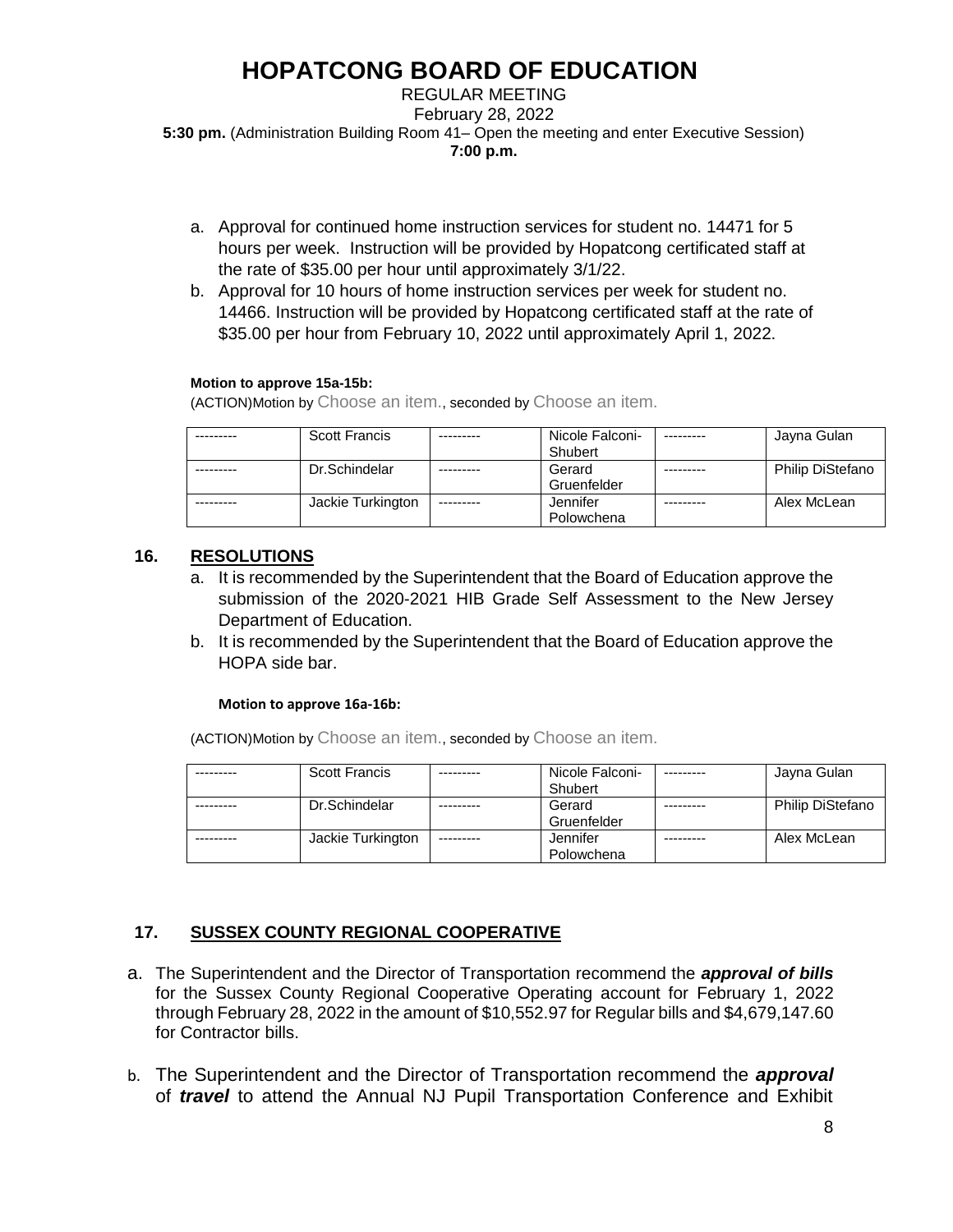REGULAR MEETING February 28, 2022 **5:30 pm.** (Administration Building Room 41– Open the meeting and enter Executive Session) **7:00 p.m.**

Show in Atlantic City, NJ, March  $24<sup>th</sup>$ -25<sup>th</sup>, 2022. The conference costs are in compliance with the state travel reimbursement guidelines/state waiver. Total cost of conference registration, lodging and mileage not to exceed \$1,720.00 for the following staff: Janine Byrnes, Kathy Schwab, Dana Jones.

- c. The Superintendent and the Director of Transportation recommend the approval of Fair Lawn Public School District as a *New Member District for* the 2021-22 School Year.
- d. The Superintendent and the Director of Transportation recommend the *approval for Participation in Coordinated Transportation* contracts with Warren County Special Services School District for the 2022-2023 School Year.
- e. The Superintendent and the Director of Transportation recommend the *approval of the 2021-22 salary* of \$105,000 for Kathleen Schwab, Assistant Director, retroactive to July 1,2021.
- f.
- 1. The Superintendent and the Director of Transportation recommend the *acceptance* of student transportation *quotations for Special Education Routes* for the 2021-22 School Year as listed on Exhibit A.
- 2. The Superintendent and the Director of Transportation recommend the *award* of student transportation *quotations for Special Education Routes* to the lowest, responsible and responsive bus contractor companies for the 2021-22 School Year as listed on Exhibit A.
- 3. The Superintendent and the Director of Transportation recommend the *acceptance* of student transportation *quotations* for *Athletic/Class/Field Trips* for the 2021-22 School Year as listed on Exhibit A.
- 4. The Superintendent and the Director of Transportation recommend the *award* of student transportation *quotations for Athletic/Class/Field Trips* to the lowest, responsible and responsive bus contractor companies for the 2021-22 School Year as listed on Exhibit A.
- 5. The Superintendent and the Director of Transportation recommend the *acceptance* of *bids submitted* from the December 14, 2021 Bid # 2021-22-05 for the 2021-22 School Year as listed on Exhibit A.
- 6. The Superintendent and the Director of Transportation recommend the *award of bids submitted* from the December 14, 2021 Bid # 2021-22-05 to the lowest, responsible and responsive bus contractors for the 2021-22 School Year as listed on Exhibit A.